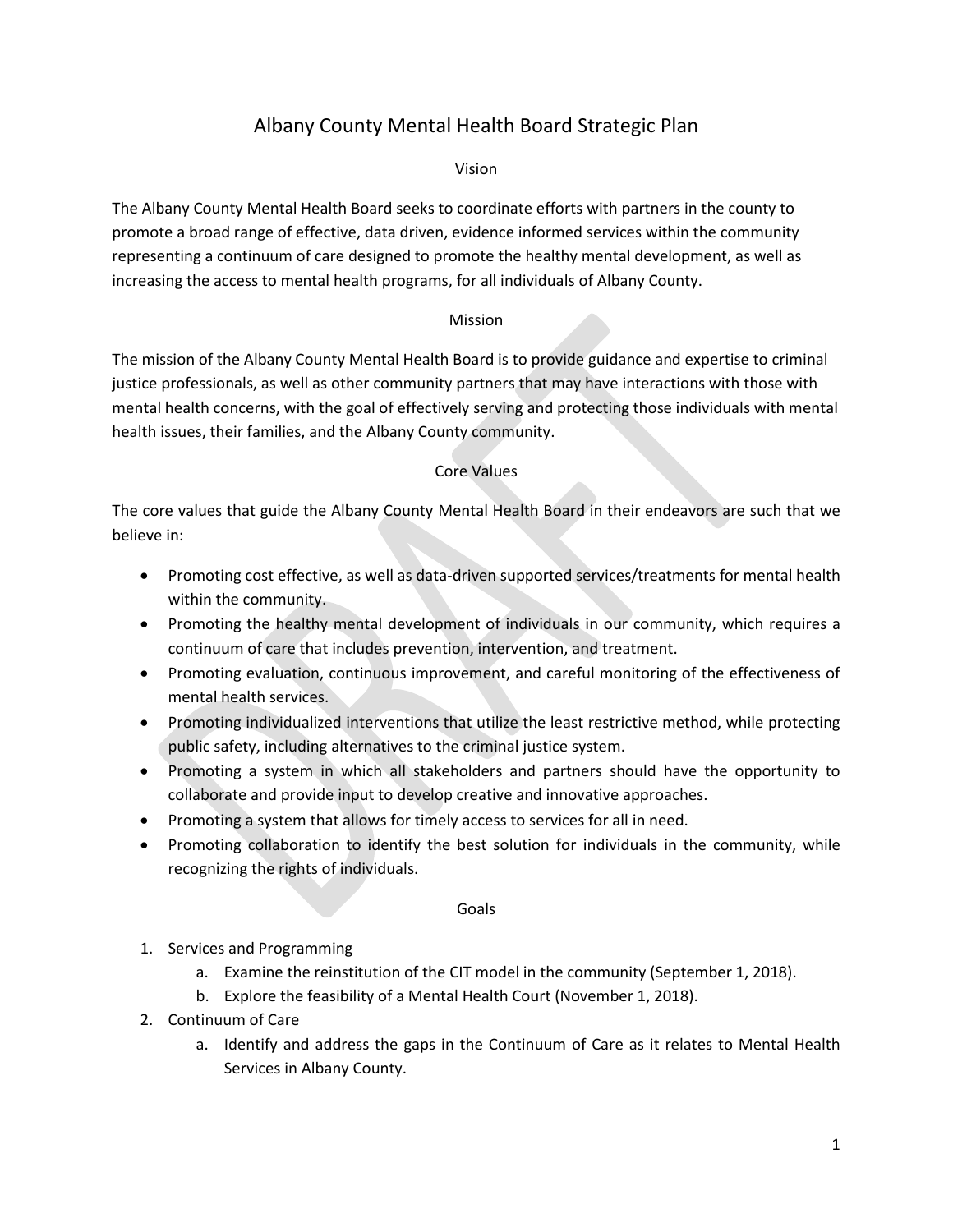- i. Complete a needs assessments that identifies assets/needs related to mental health and how the community plans on addressing those gaps in services (December 31, 2018).
- ii. Identify and develop an effective services inventory to address the needs of mentally ill individuals.
	- 1. Identify best practices in terms of all levels of care (June 1, 2019).
- iii. Develop effective services to address gaps in continuum of care and continue to monitor for effectiveness (October 1, 2019).
	- 1. Identify funding streams to support additional services and/or evaluation.
	- 2. Locate expertise from other parts of the state or country on effective services.
	- 3. Identify priorities in terms of services and what is available both in the county and regionally.
	- 4. Evaluate the feasibility of expanding partnerships to include regional services.
- b. Analyze program capacity, prioritize programs within the continuum of care, and create contingency plans (including alternate programs, implement waiting lists, and restricting referral qualifications) if existing programs reach capacity or experience reduced capacity due to funding reductions (September 1, 2019).

## 3. Processing

- a. Develop strategies to increase participation and communication among stakeholders (November 1, 2018).
- b. Identify and develop a plan, including protocols and process, regarding the flow of mental health services in Albany County (December 1, 2018).
	- i. Develop Objective Criteria as it relates to Mental Health services in the County.
	- ii. Examine the feasibility of shared case management/single point of entry for cases involving mental health issues.
- c. Develop a plan, including protocols and process, regarding coordinating acute care for mentally ill individuals coming into contact with the criminal justice system at any level (September 1, 2018).
- 4. Education and Training
	- a. Provide education and training to stakeholders, including criminal justice professionals and the community on mental health issues and effective ways of handling interactions with mentally ill individuals (begin November 2018 and then on-going).
	- b. Solicit feedback to outline interests and needs for future trainings (on-going).
	- c. Provide information to members of mental health board of training opportunities (ongoing).
	- d. Continue to explore different avenues for public relations opportunities regarding board activities (Identify at least one activity quarterly).
	- e. Provide bi-annual training to those criminal justice personnel new to the county (June and December).